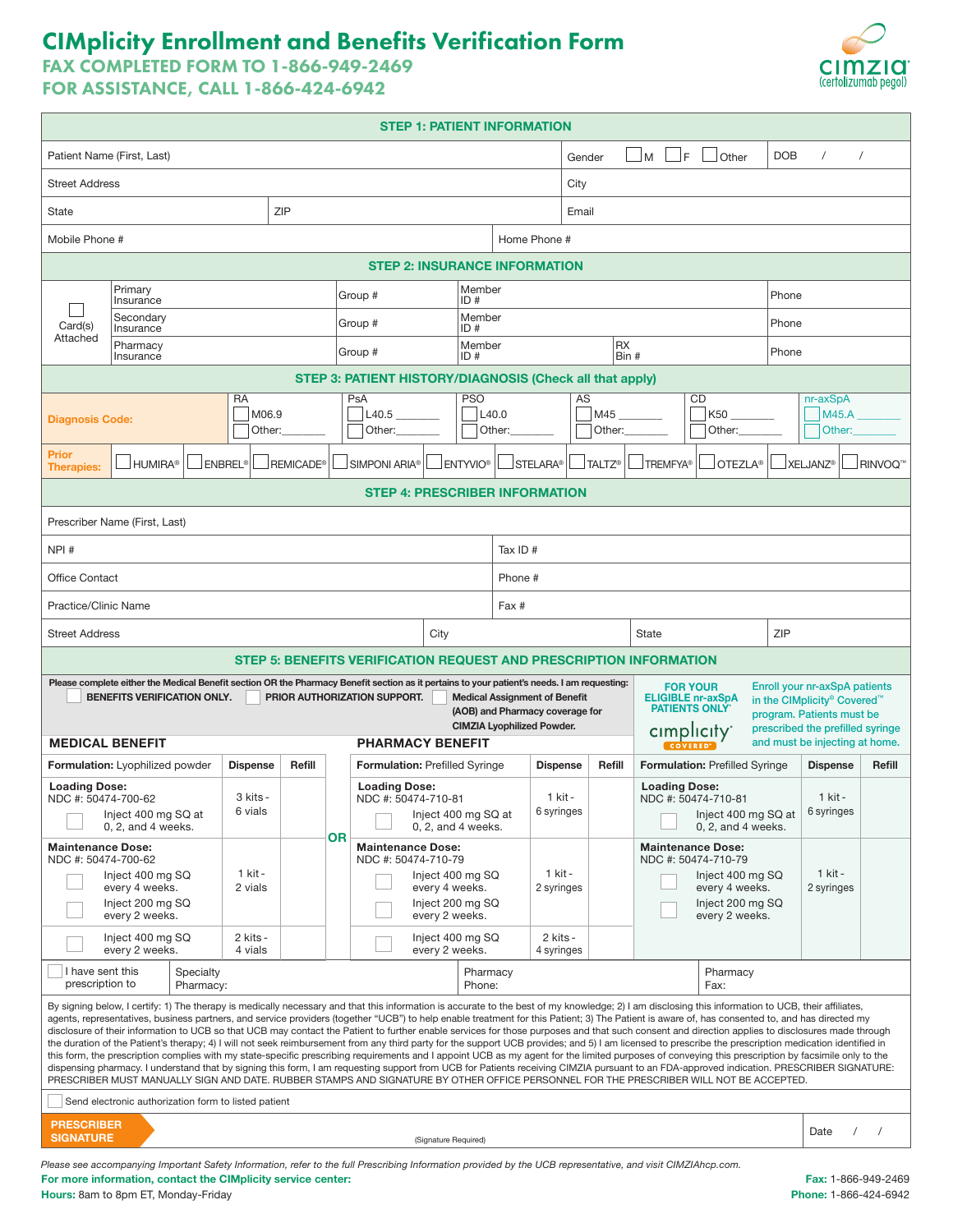## **Indications**

- CIMZIA is indicated for the treatment of adults with moderately to severely active rheumatoid arthritis (RA)
- CIMZIA is indicated for the treatment of adult patients with active psoriatic arthritis (PsA)
- CIMZIA is indicated for the treatment of adults with active ankylosing spondylitis (AS)
- CIMZIA is indicated for reducing signs and symptoms of Crohn's disease (CD) and maintaining clinical response in adult patients with moderately to severely active disease who have had an inadequate response to conventional therapy
- CIMZIA is indicated for the treatment of adults with moderate-to-severe plaque psoriasis (PSO) who are candidates for systemic therapy or phototherapy
- CIMZIA is indicated for the treatment of adults with active non-radiographic axial spondyloarthritis (nr-axSpA) with objective signs of inflammation

### Important Safety Information

#### **Contraindications**

CIMZIA is contraindicated in patients with a history of hypersensitivity reaction to certolizumab pegol or to any of the excipients. Reactions have included angioedema, anaphylaxis, serum sickness, and urticaria.

#### Serious Infections

Patients treated with CIMZIA are at increased risk for developing serious infections that may lead to hospitalization or death. Most patients who developed these infections were taking concomitant immunosuppressants such as methotrexate or corticosteroids.

Discontinue CIMZIA if a patient develops a serious infection or sepsis. Reported infections include:

- Active tuberculosis (TB), including reactivation of latent TB. Patients with TB have frequently presented with disseminated or extrapulmonary disease. Test patients for latent TB before CIMZIA use and during therapy. Initiate treatment for latent TB prior to CIMZIA use.
- Invasive fungal infections, including histoplasmosis, coccidioidomycosis, candidiasis, aspergillosis, blastomycosis, and pneumocystosis. Patients with histoplasmosis or other invasive fungal infections may present with disseminated, rather than localized, disease. Antigen and antibody testing for histoplasmosis may be negative in some patients with active infection. Consider empiric anti-fungal therapy in patients at risk for invasive fungal infections who develop severe systemic illness.
- Bacterial, viral, and other infections due to opportunistic pathogens, including Legionella and Listeria.

Carefully consider the risks and benefits of treatment with CIMZIA prior to initiating therapy in the following patients: with chronic or recurrent infection; who have been exposed to TB; with a history of opportunistic infection; who resided in or traveled in regions where mycoses are endemic; with underlying conditions that may predispose them to infection. Monitor patients closely for the development of signs and symptoms of infection during and after treatment with CIMZIA, including the possible development of TB in patients who tested negative for latent TB infection prior to initiating therapy.

- Do not start CIMZIA during an active infection, including localized infections.
- Patients older than 65 years, patients with co-morbid conditions, and/or patients taking concomitant immunosuppressants may be at greater risk of infection.
- If an infection develops, monitor carefully and initiate appropriate therapy.

#### **Malignancy**

#### Lymphoma and other malignancies, some fatal, have been reported in children and adolescent patients treated with TNF blockers, of which CIMZIA is a member. CIMZIA is not indicated for use in pediatric patients.

• Consider the risks and benefits of CIMZIA treatment prior to initiating or continuing therapy in a patient with known malignancy.

- In clinical trials, more cases of malignancies were observed among CIMZIA-treated patients compared to control patients.
- In CIMZIA clinical trials, there was an approximately 2-fold higher rate of lymphoma than expected in the general U.S. population. Patients with rheumatoid arthritis, particularly those with highly active disease, are at a higher risk of lymphoma than the general population.
- Malignancies, some fatal, have been reported among children, adolescents, and young adults being treated with TNF blockers. Approximately half of the cases were lymphoma, while the rest were other types of malignancies, including rare types associated with immunosuppression and malignancies not usually seen in this patient population.
- Postmarketing cases of hepatosplenic T-cell lymphoma (HSTCL), a rare type of T-cell lymphoma, have been reported in patients treated with TNF blockers, including CIMZIA. These cases have had a very aggressive disease course and have been fatal. The majority of reported TNF blocker cases have occurred in patients with Crohn's disease or ulcerative colitis, and the majority were in adolescent and young adult males. Almost all of these patients had received treatment with azathioprine or 6-mercaptopurine concomitantly with a TNF blocker at or prior to diagnosis. Carefully assess the risks and benefits of treating with CIMZIA in these patient types.
- Cases of acute and chronic leukemia were reported with TNF blocker use.

#### Heart Failure

• Worsening and new onset congestive heart failure (CHF) have been reported with TNF blockers. Exercise caution and monitor carefully.

#### **Hypersensitivity**

• Angioedema, anaphylaxis, dyspnea, hypotension, rash, serum sickness, and urticaria have been reported following CIMZIA administration. If a serious allergic reaction occurs, stop CIMZIA and institute appropriate therapy. The needle shield inside the removable cap of the CIMZIA prefilled syringe contains a derivative of natural rubber latex which may cause an allergic reaction in individuals sensitive to latex.

#### Hepatitis B Virus Reactivation

- Use of TNF blockers, including CIMZIA, may increase the risk of reactivation of hepatitis B virus (HBV) in patients who are chronic carriers. Some cases have been fatal.
- Test patients for HBV infection before initiating treatment with CIMZIA.
- Exercise caution in patients who are carriers of HBV and monitor them before and during CIMZIA treatment.
- Discontinue CIMZIA and begin antiviral therapy in patients who develop HBV reactivation. Exercise caution when resuming CIMZIA after HBV treatment.

#### Neurologic Reactions

• TNF blockers, including CIMZIA, have been associated with rare cases of new onset or exacerbation of central nervous system and peripheral demyelinating diseases, including multiple sclerosis, seizure disorder, optic neuritis, peripheral neuropathy, and Guillain-Barré syndrome.

#### Hematologic Reactions

- Rare reports of pancytopenia, including aplastic anemia, have been reported with TNF blockers. Medically significant cytopenia has been infrequently reported with CIMZIA.
- Consider stopping CIMZIA if significant hematologic abnormalities occur.

## Drug Interactions

• Do not use CIMZIA in combination with other biological DMARDs.

#### **Autoimmunity**

• Treatment with CIMZIA may result in the formation of autoantibodies and, rarely, in development of a lupus-like syndrome. Discontinue treatment if symptoms of a lupus-like syndrome develop.

## Immunizations

• Patients on CIMZIA should not receive live or live-attenuated vaccines.

### Adverse Reactions

• The most common adverse reactions in CIMZIA clinical trials (≥8%) were upper respiratory infections (18%), rash (9%), and urinary tract infections (8%).

Please see full Prescribing Information provided by the UCB representative, and visit CIMZIAhcp.com.